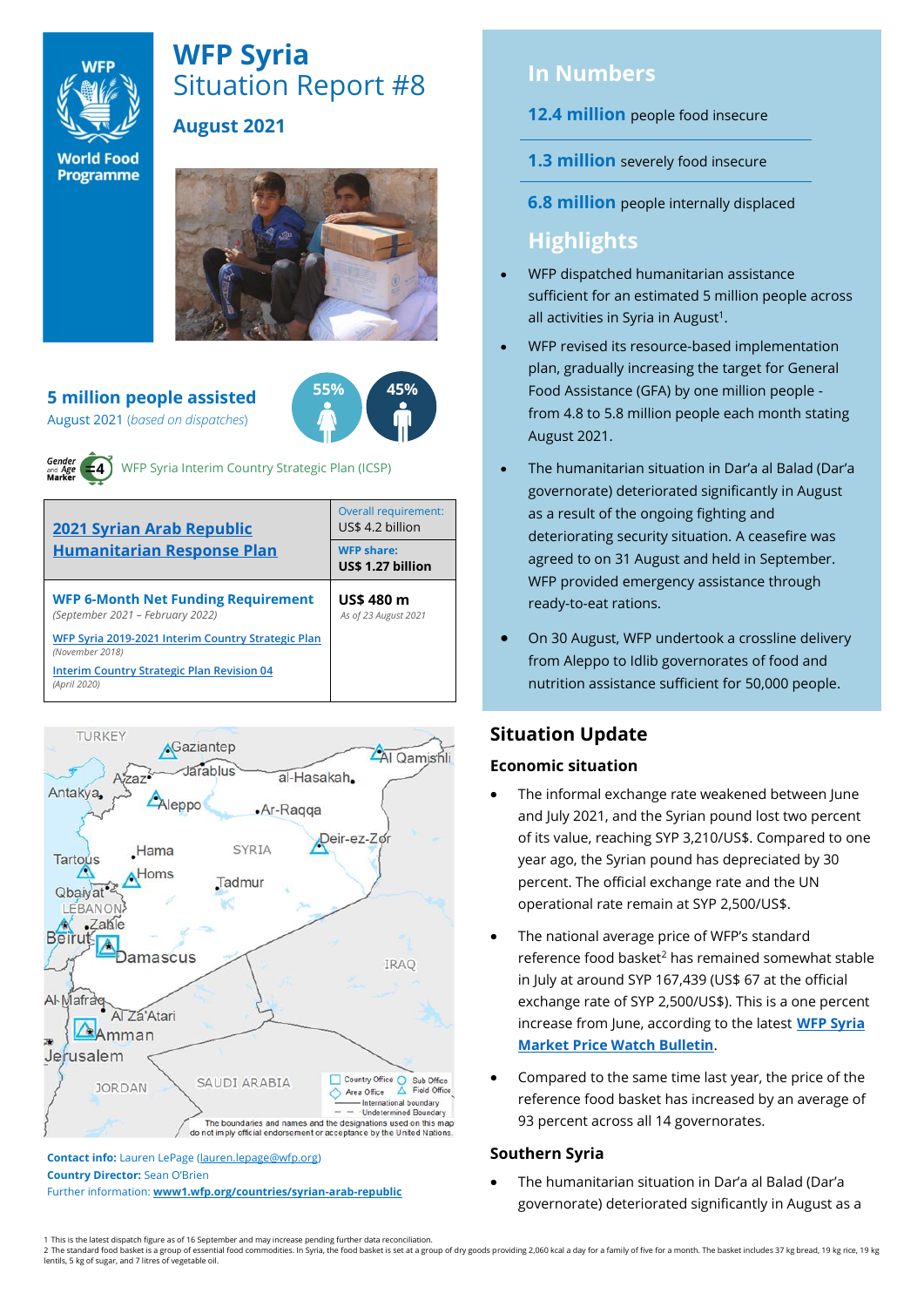result of the ongoing fighting and deteriorating security situation, with reports indicating critical shortages of bread, fuel, and electricity. Further, a 25 – 35 percent general commodity price increase was reported in Dar'a governorate, with traders attributing this to increased transport difficulties and the closure of several roads leading to western rural Dar'a.

• WFP continued its emergency distributions of ready-toeat rations (RTEs) for those displaced by the conflict. Meanwhile, WFP's regular general food assistance distribution plan for August to some 450,000 people across Dar'a governorate was put on hold by relevant authorities due to security concerns, approvals have since been received and distributions have started.

### **North-Western Syria**

- On 30 August, WFP successfully undertook a crossline delivery of food and nutrition assistance from government-controlled Aleppo city, Aleppo governorate, to opposition controlled Sarmada city, Idlib governorate. The assistance delivered was sufficient for 50,000 people.
- The UNHCR-led Camp Management and Camp Coordination (CCCM) Cluster recorded more than 31,000 displacements in north-west Syria in August, mainly from Idlib (Idlib governorate) and Afrin (Aleppo governorate), as well as Ehsem (Idlib governorate) towards safer areas in Raju, Bulbul and Sharan subdistricts of Aleppo governorate. This represents a 3 percent decrease compared to July (32,000 displacements). During the same period, more than 2,700 IDP returnees were reported as returning to the place of origin, mainly arriving to Ariha, Mhambal and Jisr-Ash-Shugur sub-districts of Idlib governorate.

## **COVID-19 Pandemic**

- Some 86,560 COVID-19 cases and 3,570 deaths have been confirmed across all areas of Syria as of end of August. This is a 22 percent increase in cases and a 5 percent increase in deaths since the end of July. This includes 28,045 cases and 2,018 deaths in governmentcontrolled areas, 37,870 cases and 760 deaths in northwestern Syria, and 20,649 cases and 788 deaths in north-eastern Syria.
- As part of the Health Sector-led response to COVID-19 in Syria, WFP, in cooperation with the World Health Organization (WHO) provided food assistance to 17,250 people in ten quarantine and ten isolation centres in Aleppo, Hama, Homs, Latakia, Tartous, and Rural Damascus governorates as of 31 August. The project is funded through the Syria Country-Based Pooled Fund (CBPF).

## **WFP Operations**

• WFP dispatched food and nutrition assistance sufficient for an estimated 5 million people across all activities in Syria in August. US\$ 1.8 million in cash-based transfers (CBT) was distributed to 126,100 WFP beneficiaries.

#### **General Food Assistance (GFA) Programme**

- In August, WFP dispatched GFA sufficient for some 4.97 million people across all 14 Syrian governorates.
- Cross-border deliveries from Turkey accounted for 25 percent of the total WFP general food assistance dispatched. This includes food rations for some 1.3 million people areas of Idlib and Aleppo governorate inaccessible from inside Syria.
- In July, WFP revised the resource-based implementation plan to increase the target for General Food Assistance (GFA) by one million people - from 4.8 to 5.8 million people each month. This is in line with the results of the latest food security assessments. The implementation of this scale up started in August will be completed in October. However, due to funding shortfalls, WFP had to cut rations across the operation.

#### **Livelihoods, Resilience and Social Safety Nets**

- WFP reached some 33,000 people under its livelihoods, resilience, and social safety-nets-projects by providing kitchen gardens, food processing units, and thyme cultivation assistance. This was across Rural Damascus, Dar'a, Quneitra, As-Sweida, Homs, Hama, Ar-Raqqa, Al-Hasakeh, Aleppo, Lattakia, Tartous and Deir Ezzor governorates.
- Rehabilitation works on two bakeries in Deir Ezzor have been completed. The two bakeries are now able to provide affordable and fresh bread to over 80,000 people.

#### **School Feeding Programme**

- As part of the national exams response led by the education sector, WFP supported 937 children sitting for the final round of their national exams.
- No fortified snack, fresh meal or CBT distributions were conducted in August. Distributions will resume in September, following the start of the new school year.

#### **Nutrition Programme**

- WFP dispatched nutrition products for the prevention of acute malnutrition and micronutrient deficiencies for 190,200 children (6-23 months old) and Pregnant and Lactating Women and Girls (PLWG). This includes some 67,600 PLWG who received CBT to purchase fresh food from WFP-contracted shops.
- WFP dispatched nutrition products for the treatment of moderate acute malnutrition for 9,100 children and PLWG for one month.